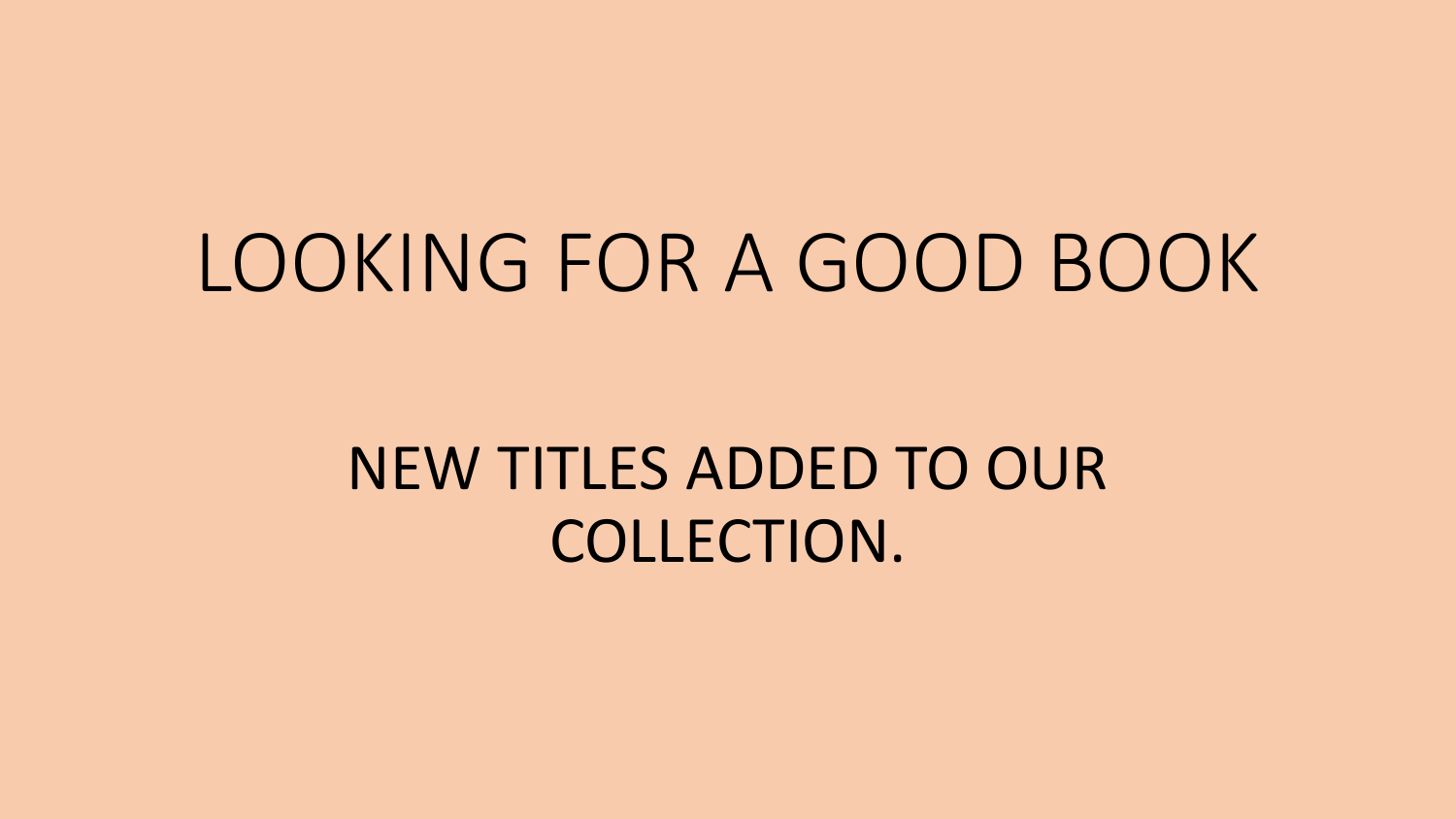#### DEVILS UNTO DUST.



•Daisy "Willie" Wilcox and her family struggle to survive after the Civil War when a horrifying sickness causes infected people to attack the living in West Texas.— FICTION RL- 4.0 IL-UG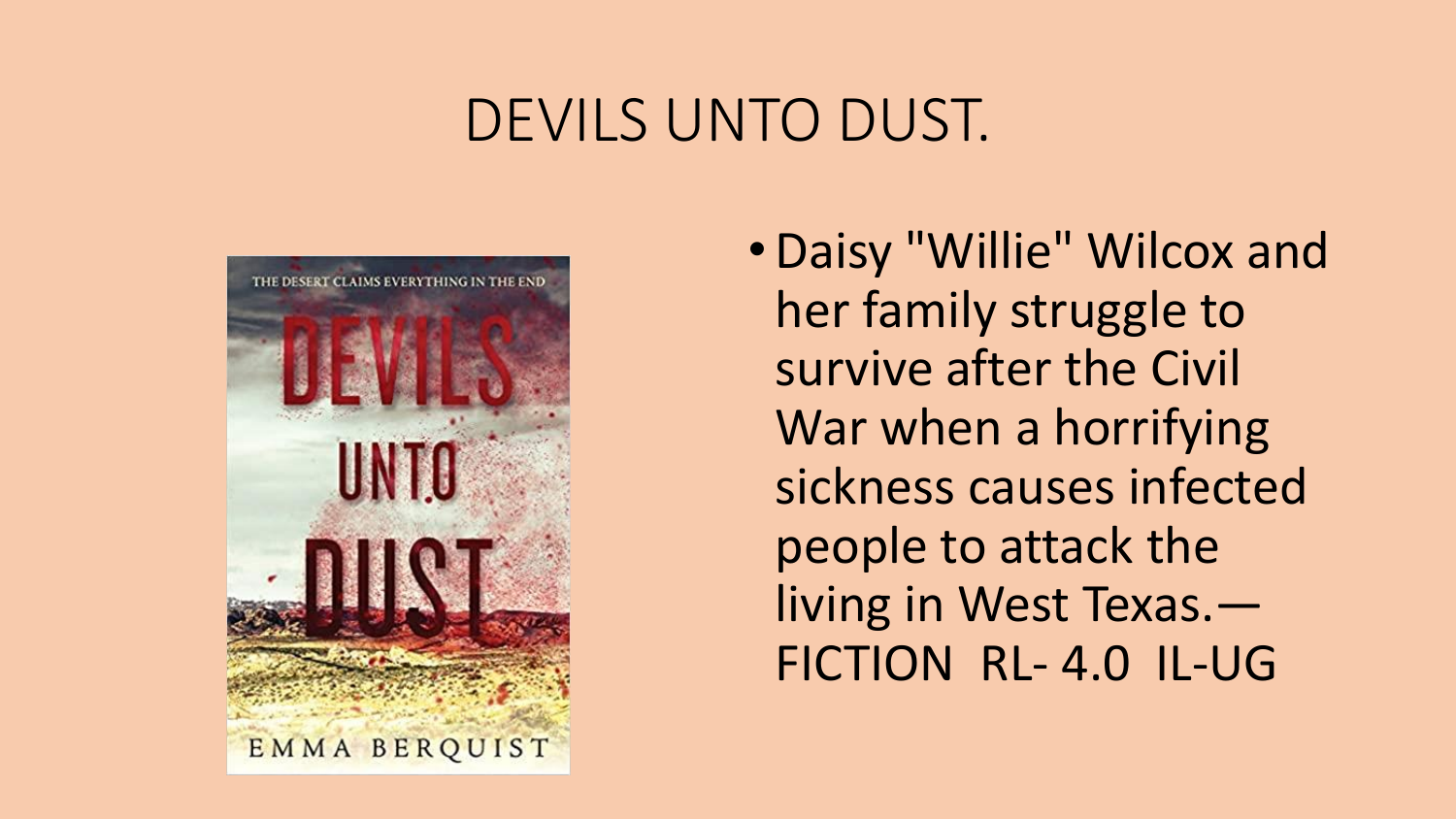# THE BOXER



The True Story of Holocaust Survivor Harry Haft

•Harry Haft, a prisoner forced to fight during the World War II Holocaust for the entertainment of SS officers, escapes to find freedom in America. A Graphic novel. --NON-FICTION RL-4.1—IL—UG.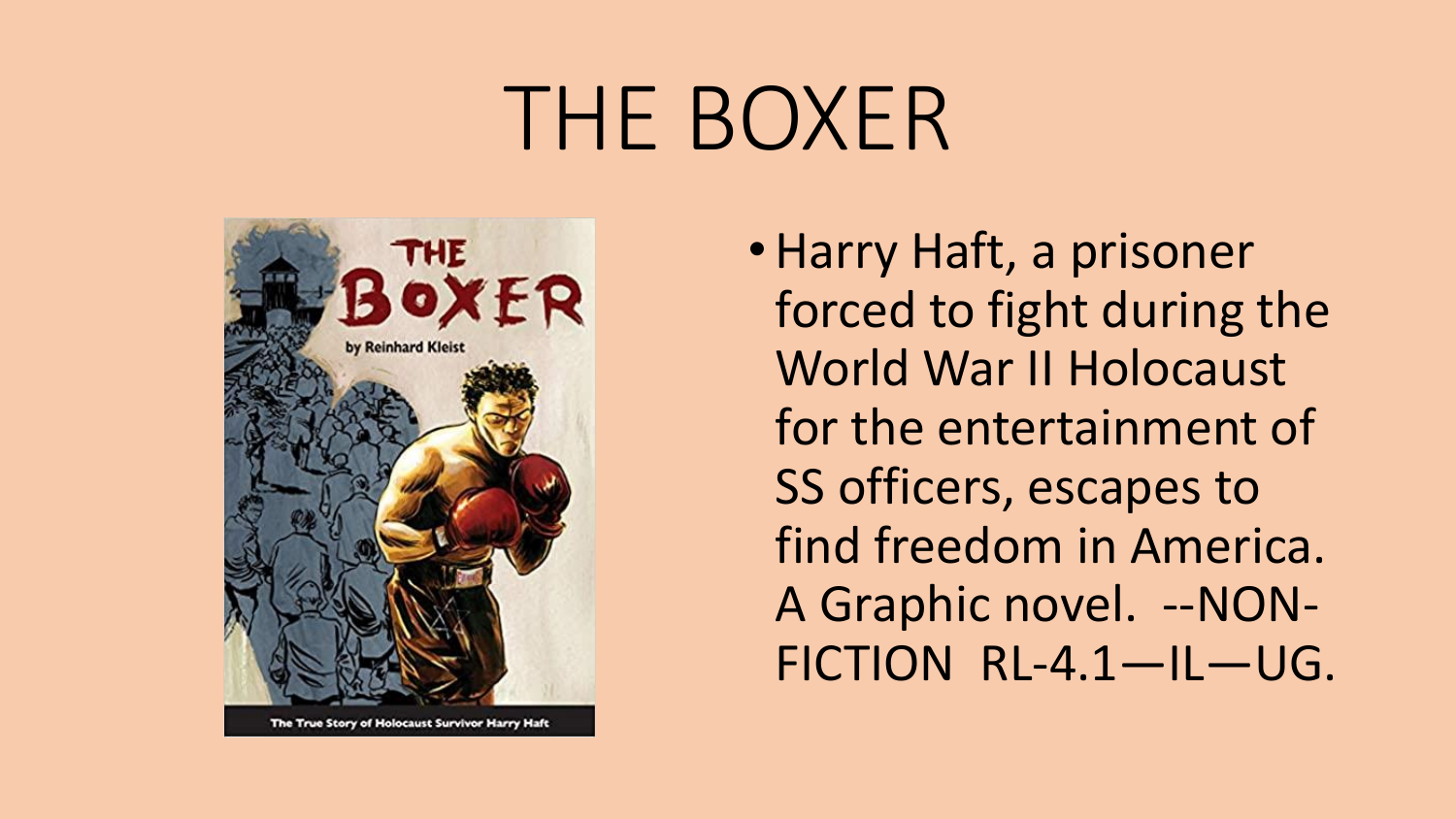#### UN REMEMBERED.



• When a girl estimated to be 16 years old awakens with amnesia in the debris of a plane crash, the only clue to her identity is a mysterious boy who claims she was part of a top-secret science experiment.—FICTION RL-4.3 IL—MG+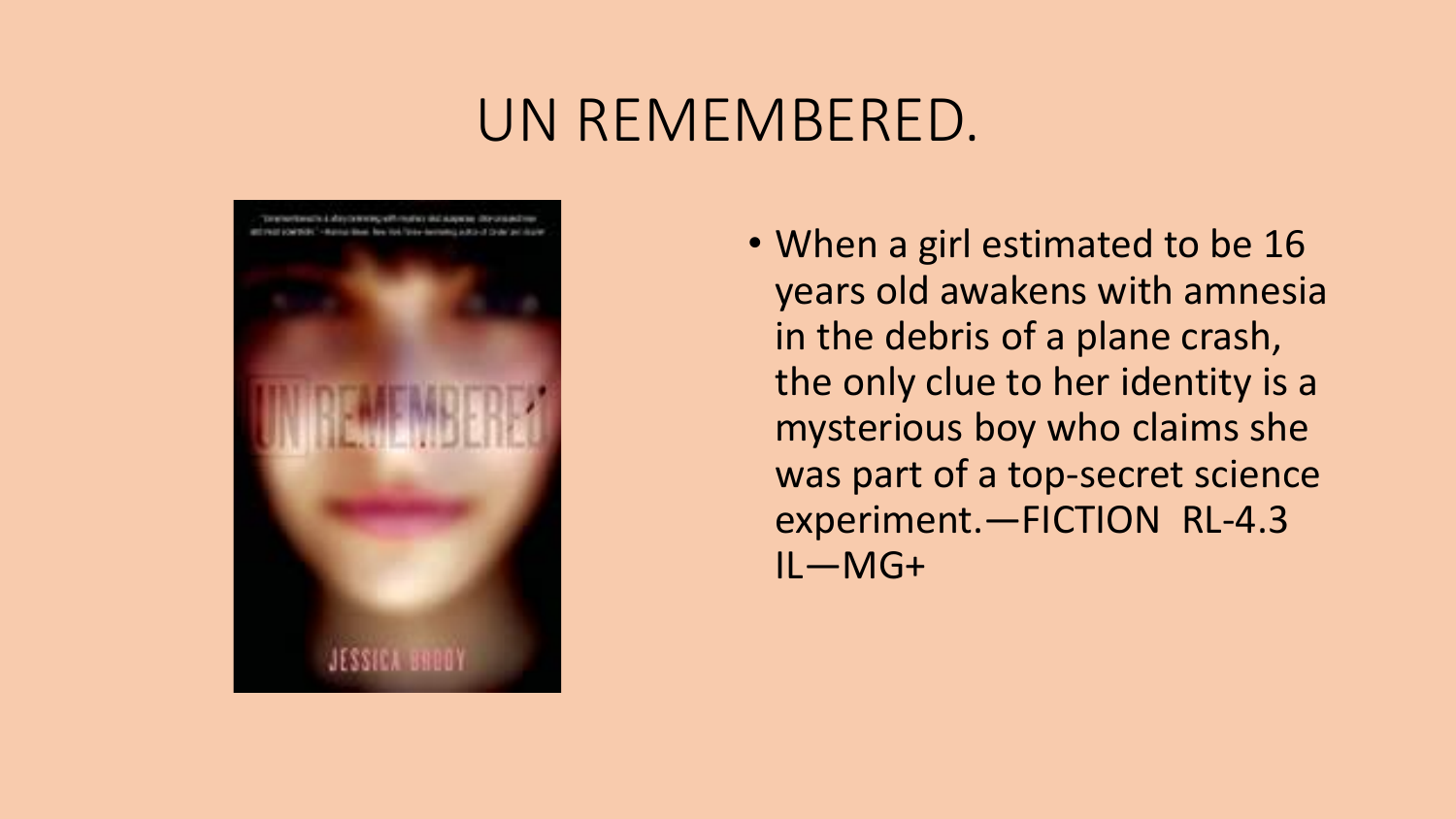### UNFORGOTTEN-BOOK 2



• After a daring escape from the scientists who created Seraphina, she and her boyfriend, Zen, believe they are finally safe from the horrors of her past only to discover that new threats await them. – FICTION—RL-5.1 IL MG+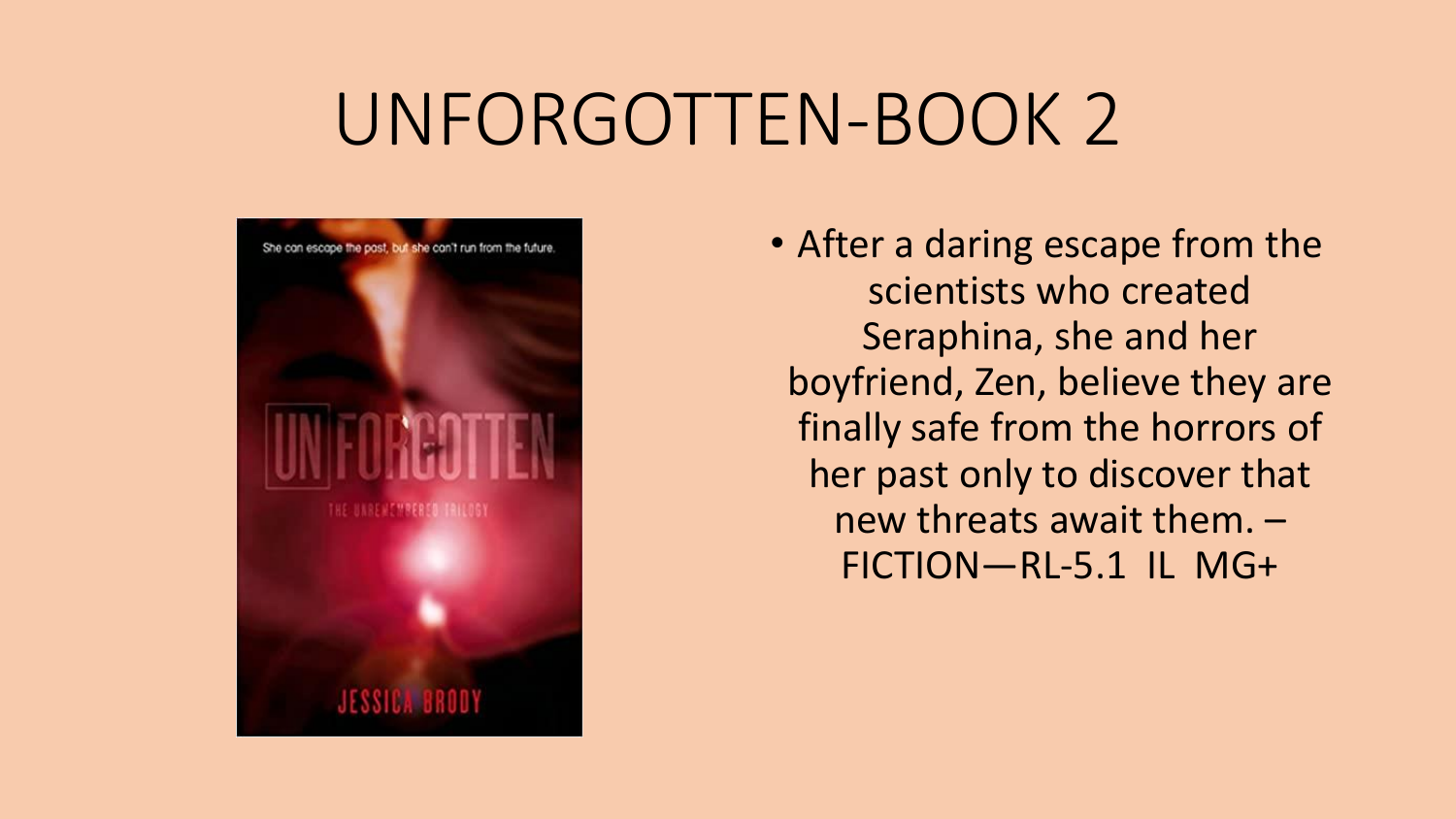### BRAIN ON FIRE-MY MONTH OF **MADNESS**



SUSANNAH CAHALAN WITH A NEW AFTERWORD.

Cahalan woke up alone in a hospital room, strapped to her bed and unable to move or speak, she had no memory of how she'd gotten there. Days earlier, she had been on the threshold of a new, adult life: at the beginning of her first serious relationship and a promising career at a major New York newspaper. Now she was labeled violent, psychotic, a flight risk. What happened? In a swift and breathtaking narrative, Susannah tells the astonishing true story of her descent into madness, her family's inspiring faith in her, and the lifesaving diagnosis that nearly didn't happen—NON-FICTION IL-11 to ADULT.

• When twenty-four-year-old Susannah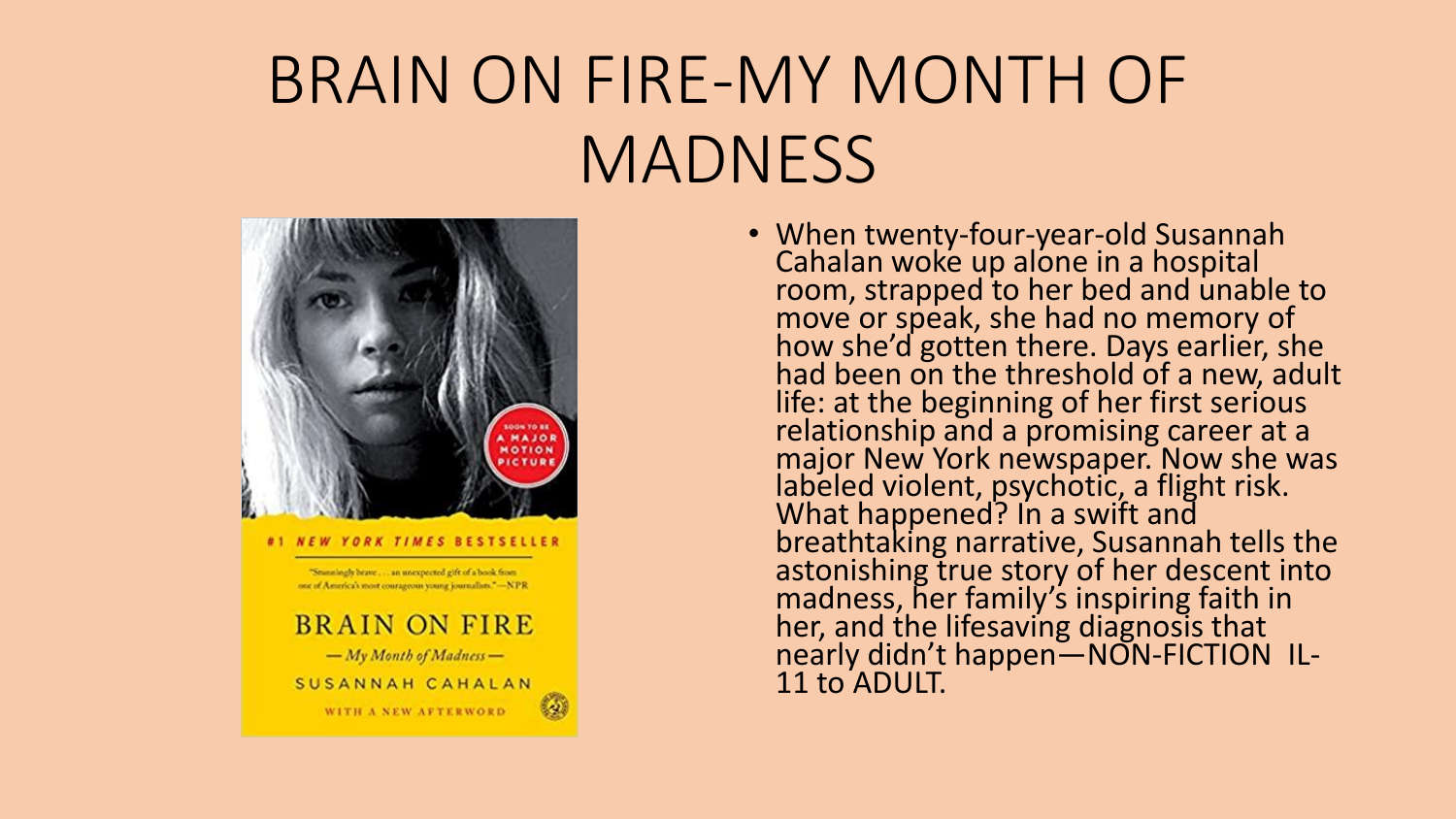## AUSCHWITZ ESCAPE



• Klara Wizel is full of life at 16. But a horrific chain of events puts her in one of the most terrifying places imagineable: Auschwitz-Birkdenau. There she comes face to face with one of history's most infamous doctor's, nicknamed the Angel of Death, Josef Mengele. This is her story of a remarkable death-defying escape.—NON-FICTION IL-UG to ADULT.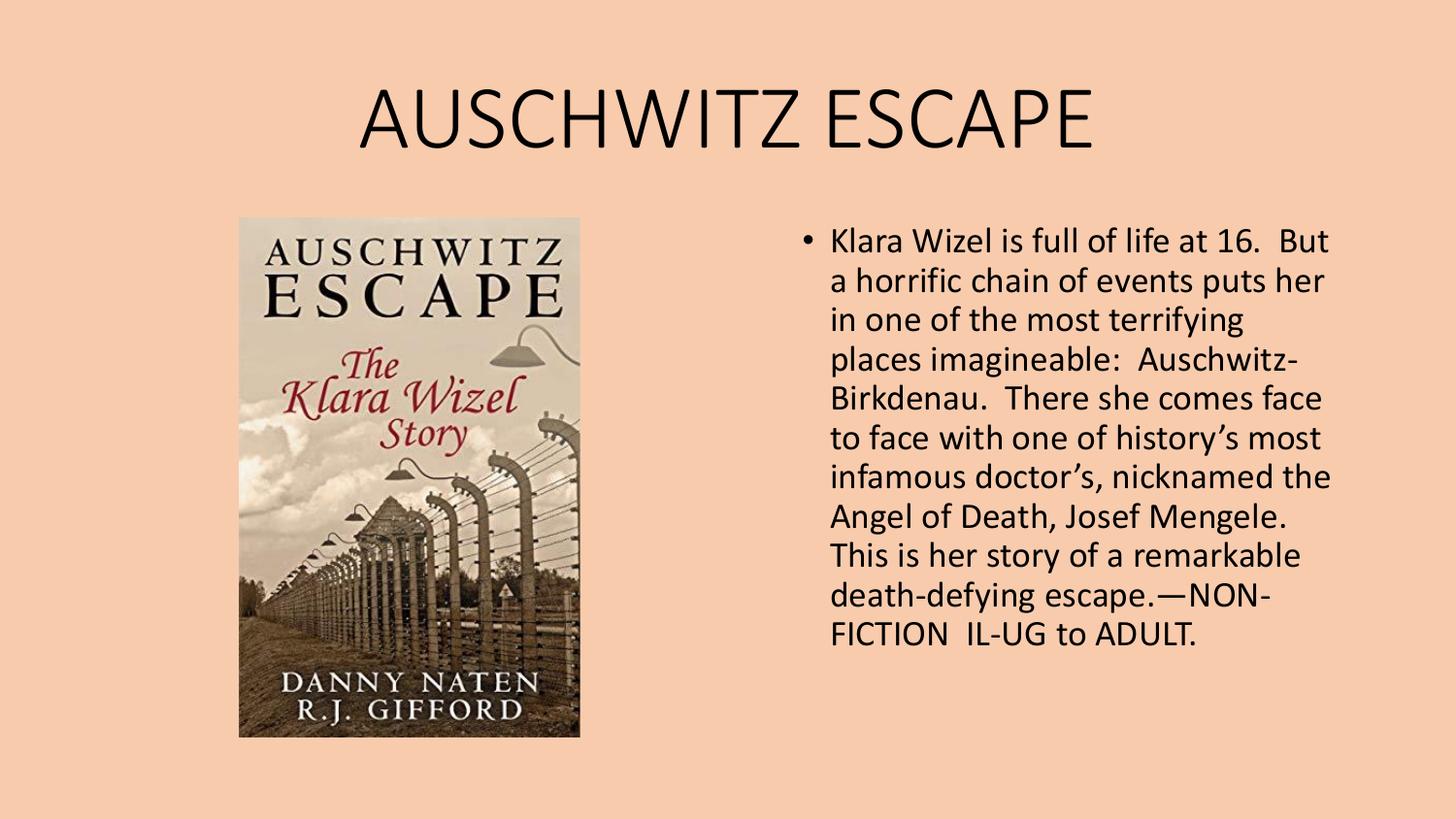# HALF A HEART



• At nine years of age, Logan Weber knows the routine. Keep quiet, make the food last, and don't *ever* cause trouble. He'll do what it takes to evade the rages of his troubled, violent father. Even though he's only a child, Logan already knows too much—has seen too much. So when the opportunity presents itself, Logan runs. He has no idea where his journey will lead, or that the grandmother he's been told is dead is desperately searching for him. Alone with no home of his own, Logan looks for a safe place to hide. Relying on his instincts and the kindness of strangers, the boy manages to touch the lives of everyone he meets. But his innocent heart cannot survive in the adult world without the most basic human need of all: *love*.—FICTION IL- UG.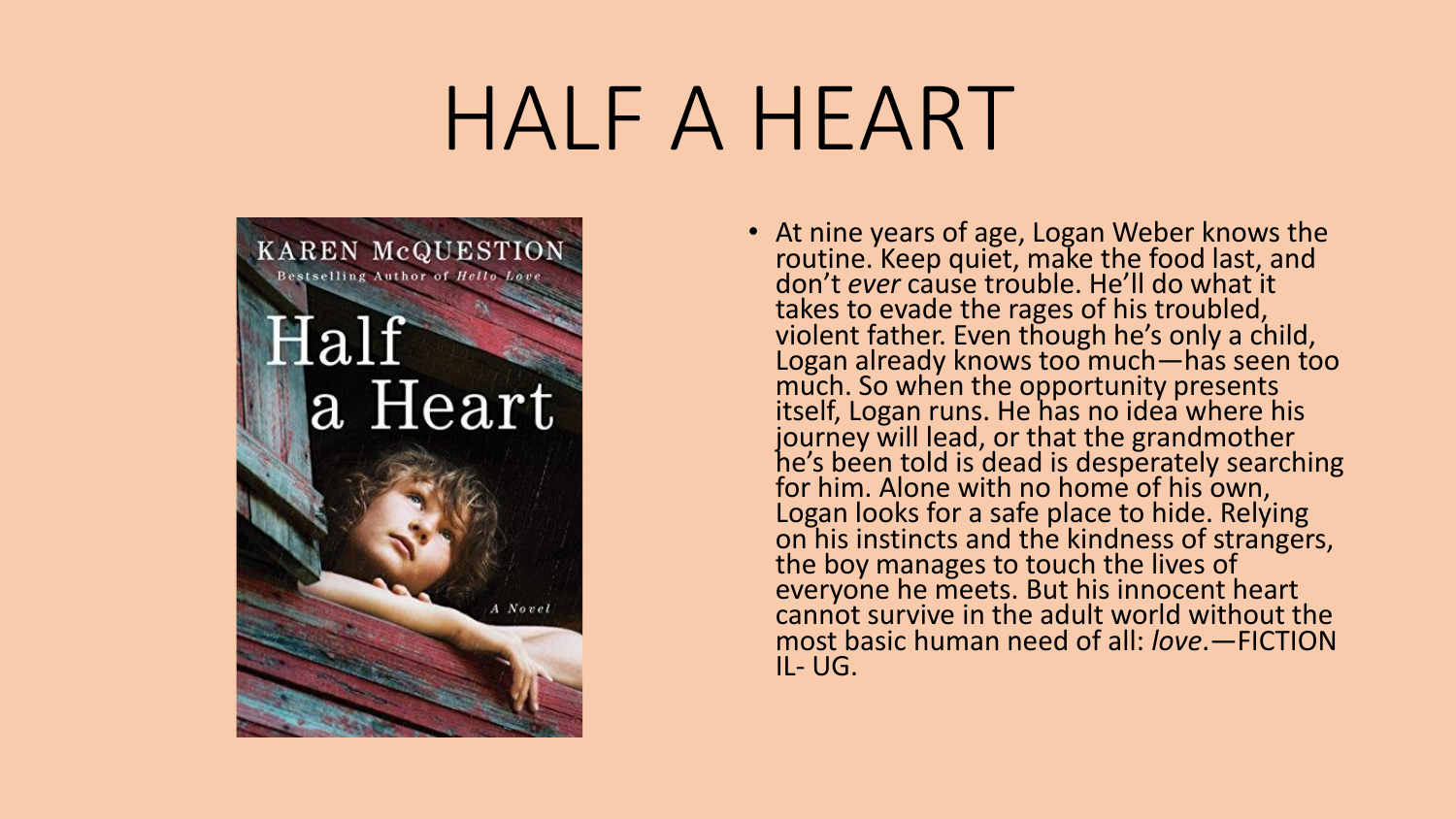### THE MIRACLE SEASON

•



• On August 11, 2011, Caroline Found, an all-state volleyball player, was tragically killed on her way to the hospital to visit her terminally ill mother. Caroline's death and that of her mother twelve days later, shocked the community and family. Faced with an overwhelming grief of their own, the Iowa City West volleyball team and coach, Kathy Bresnahan, attempted to move forward, hoping for some type of normalcy to return to their fractured lives. But how do you move forward playing a game that serves as a constant reminder of your fallen leader? NON-FICTION RL 6.7 IL-UG